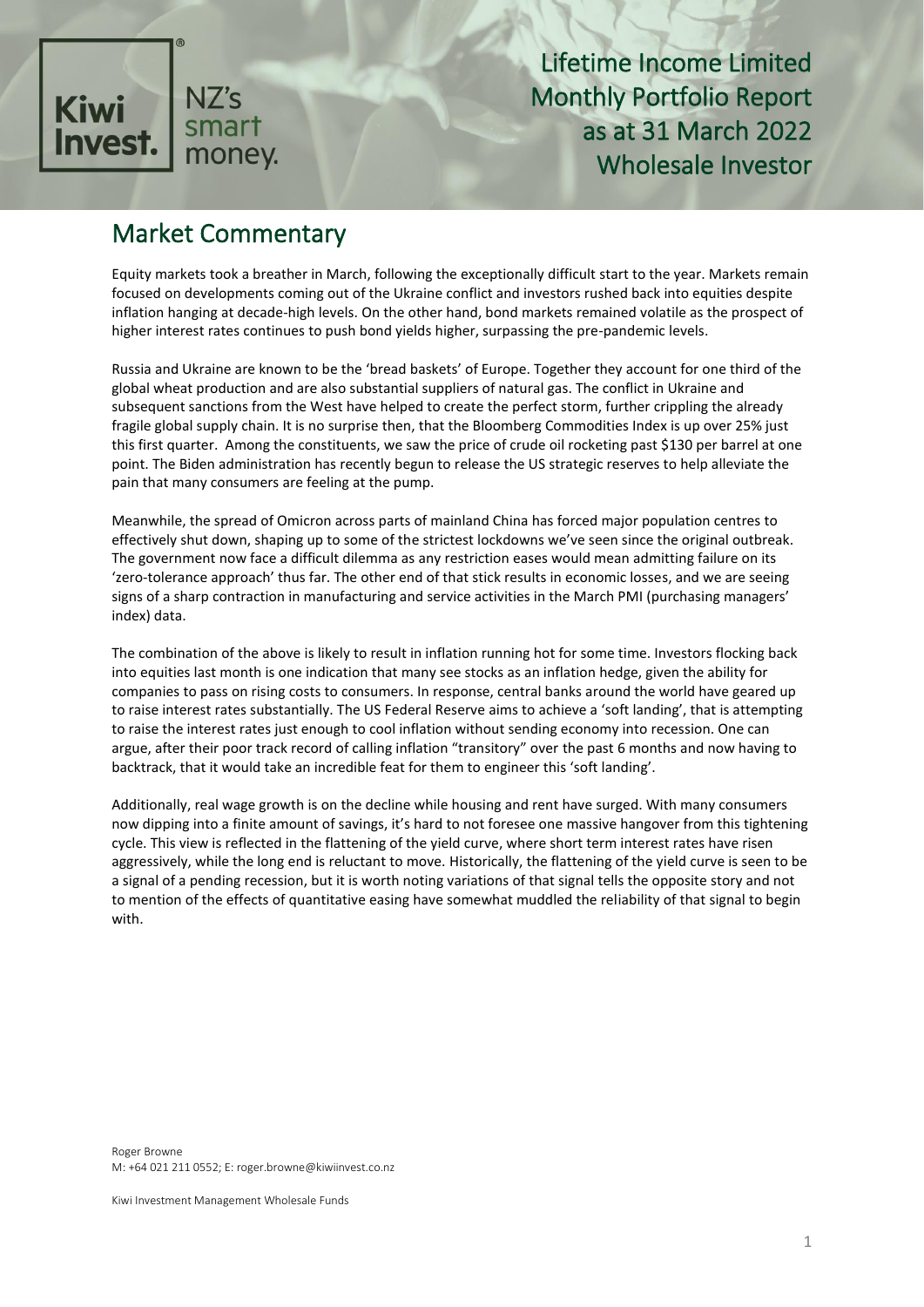

### Portfolio Commentary

### Lifetime Fixed Interest Trust

|                  | <b>Units</b> | Unit Price* | <b>Market Value</b> | $\%$   |
|------------------|--------------|-------------|---------------------|--------|
| <b>Cash Fund</b> | 130,938.53   | 1.0649      | 139,436.44          | 100.00 |
| <b>Total</b>     |              |             | 139.436.44          | 100.00 |

#### \*Applications are valued using the buy price, redemptions are valued using the sell price and market values are calculated using the mid-price.

The Cash Fund returned 0.11% before fees and taxes in March, beating its benchmark, the S&P/NZX Bank Bill 90-Day Index, which returned 0.08%.

NZ treasury yields moved markedly higher in March, consistent with global moves as surging commodity prices are expected to exacerbate inflationary pressures. The NZ 3-month bank bills gapped up from 1.26% to 1.61% by the end of the month. The market is pricing in a good likelihood that the RBNZ would look to raise the OCR by 50bps at the April meeting. The portfolio maintained its lower duration, and has targeted attractive deposit rates in the 6-month maturity range given lack of liquidity in short dated bonds.

## Fund and Portfolio Returns\*

|                           |      | Month % 3 Months | Year % | 3-Year % |
|---------------------------|------|------------------|--------|----------|
|                           |      | %                |        | pа       |
| <b>Cash Fund</b>          | 0.11 | 0.32             | 1.02   | n/a      |
| <b>Benchmark return**</b> | 0.08 | 0.21             | 0.55   | n/a      |

\*Returns for funds and their respective benchmarks are calculated on a time weighted basis, whilst returns for the Portfolio are calculated on a money-weighted basis. Returns are gross of tax and fees.

\*\*S&P/NZX Bank Bill 90-Day Index

## Monthly Transactions

| Event   | <b>Date</b> | <b>Description</b> | <b>CCY</b> | <b>Quantity</b> | <b>Price</b> | Amount |
|---------|-------------|--------------------|------------|-----------------|--------------|--------|
| Sell    | 17-Mar      | Cash Fund          | NZD        | 15.80           | 1.0639       | 16.81  |
| Expense | 21-Mar      | Cash Fund          | NZD.       | $-16.81$        | $\sim$       | -16.81 |

Roger Browne M: +64 021 211 0552; E: roger.browne@kiwiinvest.co.nz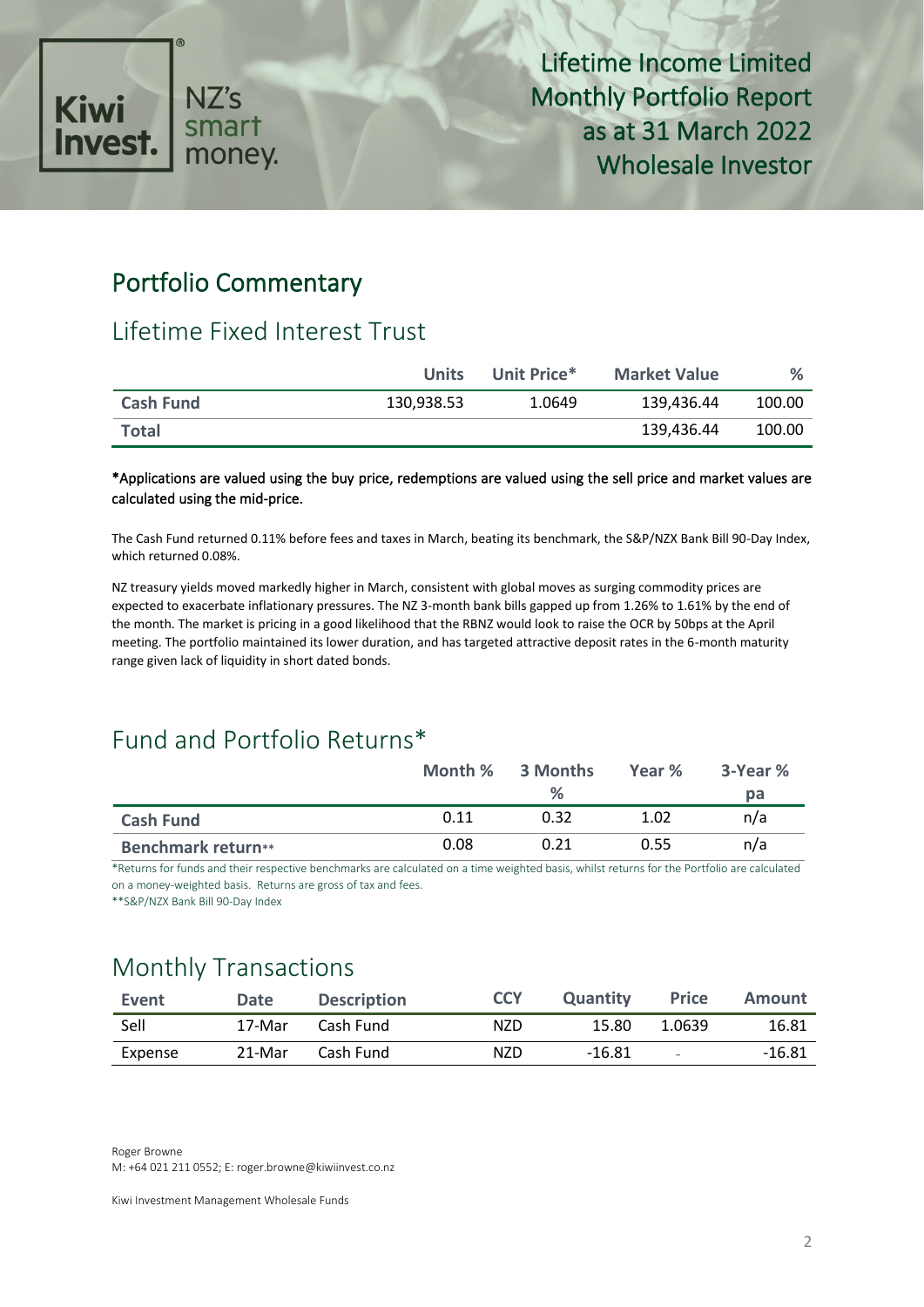

# Monthly Summary

| <b>Description</b>                | <b>MTD</b> | YTD        |
|-----------------------------------|------------|------------|
| <b>Beginning Value</b>            | 139,296.12 | 139,296.12 |
| <b>Net Contributions</b>          | 0.00       | 0.00       |
| <b>Total Investment Gain/Loss</b> | 157.13     | 157.13     |
| Income                            | 0.00       | 0.00       |
| <b>Management Fees Paid</b>       | $-16.81$   | $-16.81$   |
| <b>Other Expenses</b>             | 0.00       | 0.00       |
| <b>Ending Value</b>               | 139,436.44 | 139,436.44 |

Roger Browne M: +64 021 211 0552; E: roger.browne@kiwiinvest.co.nz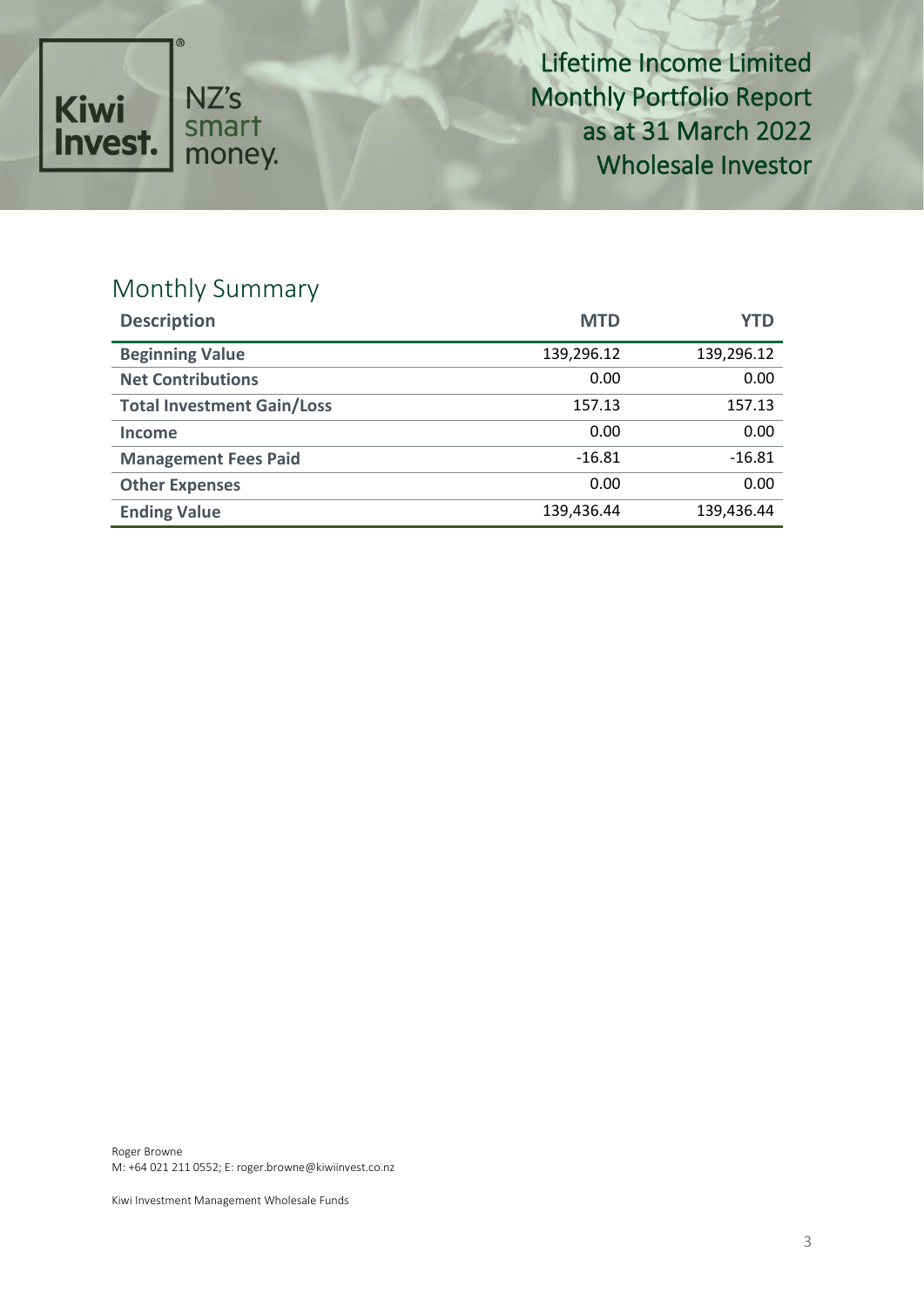

### Lifetime VIP Balanced Fund

|                            | Units        | <b>Unit Price</b> | <b>Market Value</b> | %      |
|----------------------------|--------------|-------------------|---------------------|--------|
| <b>Fixed Interest Fund</b> | 2,533,230.90 | 0.0128            | 3.234.429.21        | 45.92  |
| <b>Growth Fund</b>         | 1,957,895.90 | 1.9456            | 3,809,282.26        | 54.08  |
| <b>Total</b>               |              |                   | 7,043,711.47        | 100.00 |

#### *Fixed Interest Fund*

The Fixed Interest Fund returned -1.66% before fees and taxes in March, outperforming its benchmark, which returned -2.84%. Outperformance was predominantly due to our long-held conviction on maintaining a lower average maturity than that of our benchmark as long-term rates gapped up. All things being equal, bond prices go down when interest rates go up and usually more so if the maturity of the bond is higher. We did continue to see headwinds from our overweight to short term bonds as the market aggressively priced in higher expected overnight Official Cash Rates (OCR) in the next year or so, although a lot of that appears to have already been baked in now.

The yield curve, the market interest rate for bonds across different maturities, flattened like a pancake in March, so there was precious little difference in the interest rate between a 5-year maturity bond and a 30-year bond. What that means is that markets are pricing in some very chunky OCR rate hikes, as much as 50 basis points at a clip, only to have them come down aggressively post-2023, presumably when inflation has been tamed by throwing New Zealand into a recession. Usually, a flattening yield curve is pretty unstable. In its normal state, longer rates are higher than shorter rates reflecting a belief that the Reserve Bank can anchor inflation. However, while we do think the economy will slow with higher rates, there is still an awful lot of momentum, not least with the education and tourism sectors reopening. So, we think there is a bit of a show-me factor here. When these chunky OCR rates rises do eventuate, we think they will nudge the long rates higher. Additionally, our best guess is that inflation will now stay high for at least a couple of years, meaning that those future rate cuts implied by a flat curve are dubious.

We have therefore continued to focus on buying good quality, shorter maturity bonds. Company bond interest rates have been more attractive, and we have been adding bonds of industry giants **JPMorgan** (A), **Alphabet** (aka Google) (AA+), **Blackrock** (AA-) and **Johnson & Johnson** (AAA). We financed these purchases by selling a number of New Zealand names like **Auckland International Airport** (A-) and **Westpac** (AA-) that were trading very expensively vs. overseas names.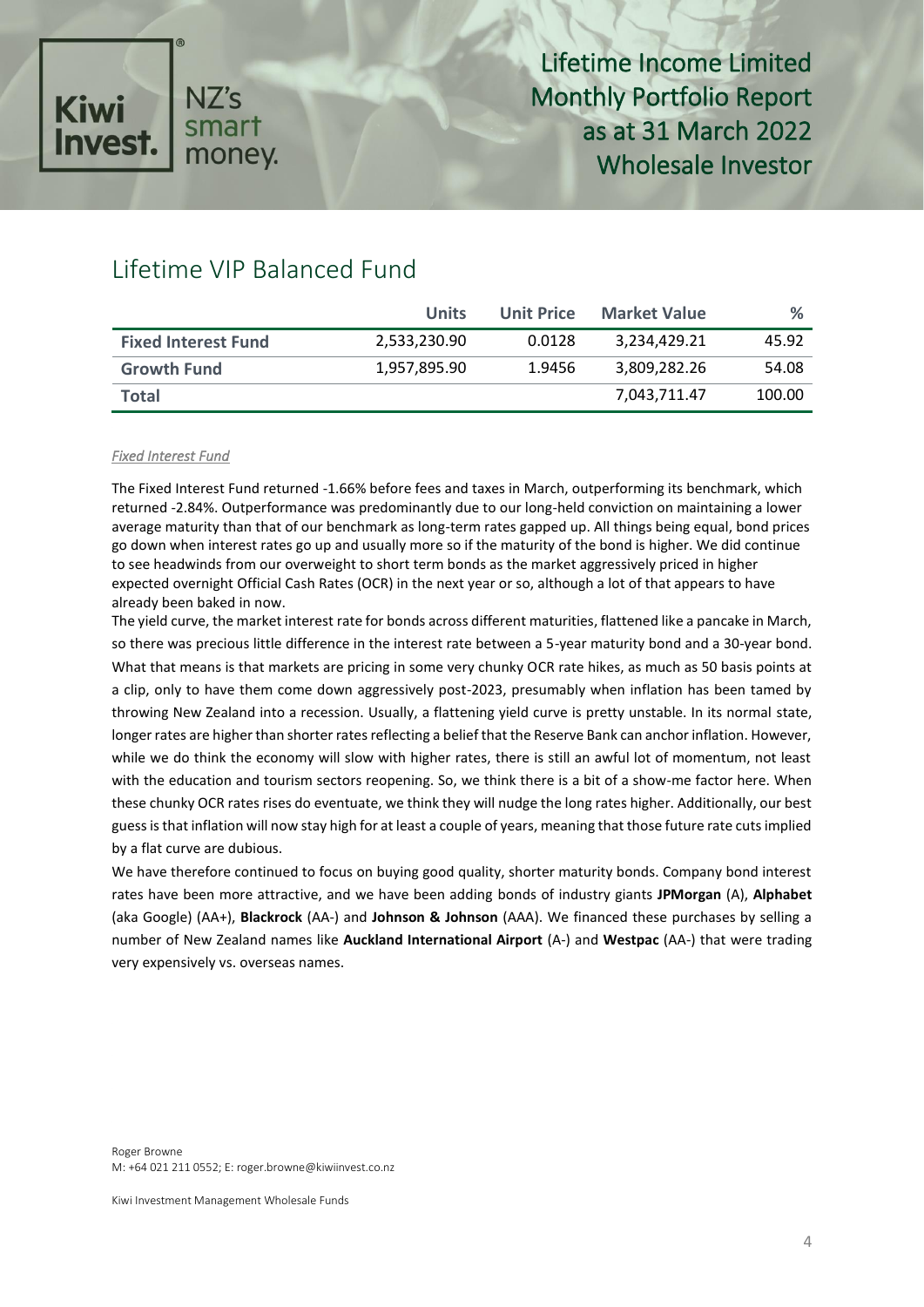

#### *Growth Fund*

The Growth Fund returned 1.18.% before tax and fees in March, 0.24 % ahead of its benchmark, which returned 0.94%. Among the underlying strategies, Global Quantitative outperformed, while Global Thematic and Core Global largely performed inline. Although the strengthening Kiwi Dollar was a headwind, the alternative assets generated excellent returns.

### Fund and Portfolio Returns\*

|                            | Month % | 3 Months | Year %  | 3-Year % |
|----------------------------|---------|----------|---------|----------|
|                            |         | %        |         | pa       |
| <b>Fixed Interest Fund</b> | 1.18    | $-7.58$  | 9.63    | n/a      |
| <b>Benchmark return**</b>  | 0.94    | $-6.89$  | 7.40    | n/a      |
| <b>Growth Fund</b>         | $-1.66$ | $-3.11$  | $-5.40$ | n/a      |
| <b>Benchmark return***</b> | $-2.48$ | -4.34    | -7.06   | n/a      |

*\*The above returns are calculated on a time weighted basis. Returns for Funds and their respective benchmarks are calculated gross of foreign tax credit.* 

*\*\*S&P/NZX New Zealand Government Bond Index in NZ dollars*

*\*\*\*50% Solactive Kiwi Global Markets Screened NZD Index, 50% Solactive Kiwi Global Markets Screened Hedged to NZD Index*

## Monthly Transactions

| Event       | <b>Date</b> | <b>Description</b> | <b>CCY</b> | <b>Quantity</b> | <b>Price</b>   | <b>Amount</b> |
|-------------|-------------|--------------------|------------|-----------------|----------------|---------------|
| Sell        | 15-Mar      | Kiwi Wealth Fixed  | <b>NZD</b> | 10,373.64       | 1.2848         | 13,313.32     |
|             |             | Interest Fund      |            |                 |                |               |
| Sell        | 15-Mar      | Kiwi Wealth Growth | <b>NZD</b> | 9,280.65        | 1.8321         | 17,003.08     |
|             |             | Fund               |            |                 |                |               |
| Withdrawals | 16-Mar      | Expense            | <b>NZD</b> | $-15,474.77$    | $\overline{a}$ | $-15,474.77$  |
| Withdrawals | 16-Mar      | Expense            | <b>NZD</b> | $-12,661.18$    | -              | $-12,661.18$  |
| Withdrawals | 21-Mar      | Withdrawal         | <b>NZD</b> | $-1,528.31$     | -              | $-1,528.31$   |
| Withdrawals | 21-Mar      | Withdrawal         | <b>NZD</b> | $-652.14$       | ٠              | $-652.14$     |

Roger Browne M: +64 021 211 0552; E: roger.browne@kiwiinvest.co.nz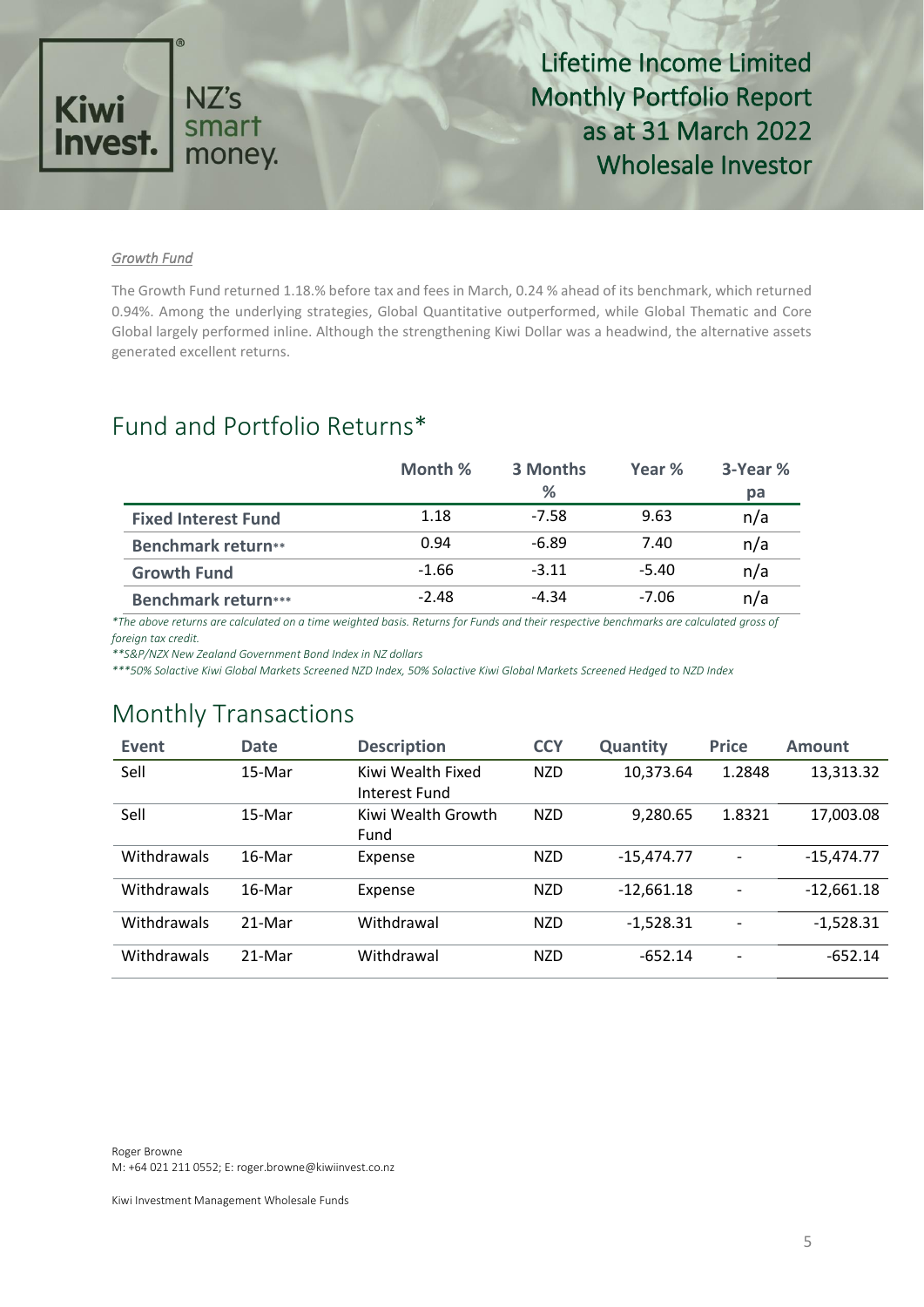

### Monthly Summary

| <b>Description</b>                | <b>MTD</b>   | YTD           |
|-----------------------------------|--------------|---------------|
| <b>Beginning Value</b>            | 2,693,740.06 | 2,942,819.03  |
| <b>Net Contributions</b>          | $-28,517.30$ | $-720,046.53$ |
| <b>Total Investment Gain/Loss</b> | 48,833.81    | 509,335.49    |
| Income                            | 0.00         | 0.00          |
| <b>Management Fees Paid</b>       | $-1,186.41$  | $-19,237.83$  |
| <b>Other Expenses</b>             | 0.00         | 0.00          |
| <b>Ending Value</b>               | 2,712,870.16 | 2,712,870.16  |

## Lifetime International Companies Fund

|                                   | <b>Units</b> | Unit Price* | <b>Market Value</b> | $\%$   |
|-----------------------------------|--------------|-------------|---------------------|--------|
| <b>Global Quantitative Fund -</b> | 1,253,856.78 | 1.5243      | 1,911,253.89        | 70.45  |
| <b>Hedged</b>                     |              |             |                     |        |
| <b>Global Quantitative Fund -</b> | 551,280.01   | 1.4541      | 801,616.27          | 29.55  |
| <b>Unhedged</b>                   |              |             |                     |        |
| <b>Total</b>                      |              |             | 2,712,870.16        | 100.00 |

*\*Applications are valued using the buy price, redemptions are valued using the sell price and market values are calculated using the mid-price.*

Global Quantitative finished ahead of its benchmark last month. A significant strengthening of the NZ Dollar resulted in higher returns for the hedged class. Global equities performed poorly in local terms during the month, which was dominated by the news flow from the war in Ukraine – the conflict caused the Bloomberg Commodity Index to rise a further 8%. The winners globally were Energy, Brazil, and Quality (more profitable firms), while laggards included Communication Services, Russia (which has been removed from the benchmark), and Value.

Our top sector for stock picking was Materials, where off-benchmark name and US crop nutrient producer Mosaic was the top contributor as it rose by 26% after Russia urged domestic fertiliser producers to halt exports. Our worst sector for stock picking was Real Estate, where an overweight to Country Garden Services detracted from relative returns after it fell 28% off the back of loans to Chinese households (a proxy for mortgages) falling for the first time in 15 years. Overall, the top-performing position was off-benchmark holding, PBF Energy, an American refiner, which jumped 49% on news of America banning Russian oil imports.

Roger Browne M: +64 021 211 0552; E: roger.browne@kiwiinvest.co.nz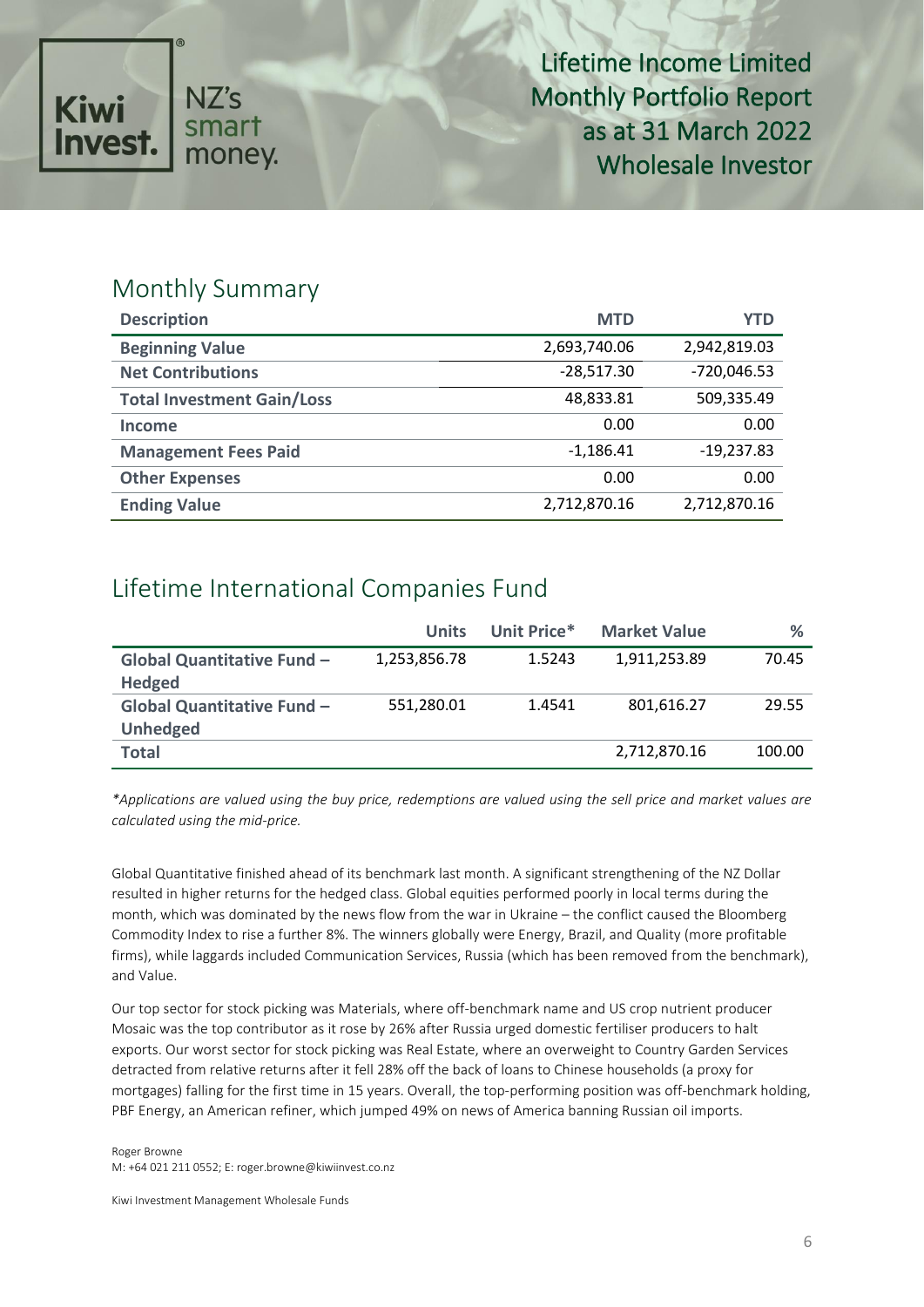

The worst pick was an overweight to China Resources Beer which curiously fell 22% after announcing net income results that were largely in-line with analyst expectations.

We increased allocation to Heath Care (Sanofi, Vertex Pharmaceuticals) and Financials (Itau Unibanco, Tokio Marine), while we reduced Industrials (Schneider Electric, Deere & Co) and Real Estate (Cifi, Daito). Information Technology and Health Care are our favoured sectors, while Utilities and Consumer Staples

## Fund and Portfolio Returns\*

|                                            | <b>Month</b> | 3 Months | Year % | 3-Year % |
|--------------------------------------------|--------------|----------|--------|----------|
|                                            | %            | %        |        | pa       |
| <b>Global Quantitative Fund - Hedged</b>   | 2.79%        | $-4.58%$ | 10.74% | n/a      |
| <b>Benchmark return**</b>                  | 2.48%        | $-5.97%$ | 7.49%  | n/a      |
| <b>Global Quantitative Fund - Unhedged</b> | $-0.11%$     | $-6.55%$ | 10.29% | n/a      |
| Benchmark return***                        | $-0.60%$     | $-7.88%$ | 7.09%  | n/a      |

*\*The above returns are calculated on a time weighted basis. Returns for Funds and their respective benchmarks are calculated gross of foreign tax credit.*

*\*\*NZD Hedged Class: Solactive Kiwi Global Market Screen Hedged to NZD Index* 

*\*\*\* Unhedged Class: Solactive Kiwi Global Market Screened NZD Index* 

## Monthly Transactions

| Event       | <b>Date</b> | <b>Description</b>                     | <b>CCY</b> | Quantity     | <b>Price</b> | Amount       |
|-------------|-------------|----------------------------------------|------------|--------------|--------------|--------------|
| Sell        | 4-Mar       | <b>Global Quant Fund -</b><br>Hedged   | <b>NZD</b> | 13,729.10    | 1.4540       | 19,962.11    |
| Sell        | 4-Mar       | <b>Global Quant Fund -</b><br>Unhedged | <b>NZD</b> | 6,072.25     | 1.4089       | 8,555.19     |
| Sell        | 8-Mar       | <b>Global Quant Fund -</b><br>Hedged   | <b>NZD</b> | $-19,962.11$ | 0.0000       | $-19,962.11$ |
| Sell        | 8-Mar       | <b>Global Quant Fund -</b><br>Unhedged | <b>NZD</b> | $-8,555.19$  | 0.0000       | $-8,555.19$  |
| Sell        | 17-Mar      | <b>Global Quant Fund -</b><br>Hedged   | <b>NZD</b> | 551.30       | 1.4966       | 825.08       |
| Sell        | 17-Mar      | <b>Global Quant Fund -</b><br>Hedged   | <b>NZD</b> | 251.01       | 1.4395       | 361.33       |
| Withdrawals | 17-Mar      | Management Fee                         | <b>NZD</b> | $-825.08$    | 0.0000       | $-825.08$    |
| Withdrawals | 21-Mar      | Management Fee                         | <b>NZD</b> | $-361.33$    | 0.0000       | $-361.33$    |

Roger Browne

M: +64 021 211 0552; E: roger.browne@kiwiinvest.co.nz